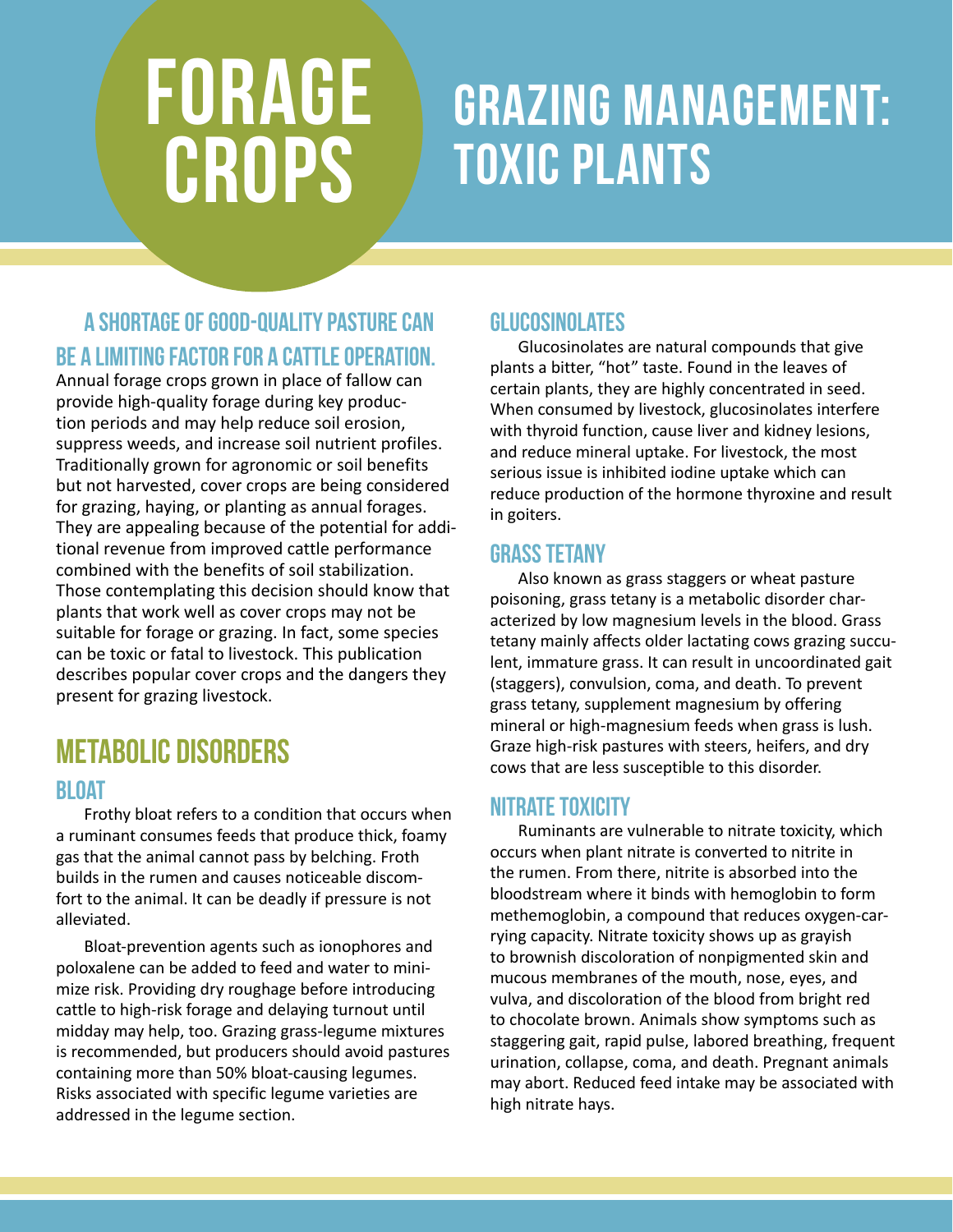When diagnosed early, nitrate toxicity can be treated with an intravenous injection of methylene blue. Because this remedy may not be readily available, prevention is recommended. Always test forage before feeding. Talk to your veterinarian or extension professional if you are concerned about nitrate toxicity.

#### Polioencephalomalacia (PEM)

High levels of dietary sulfur create hydrogen sulfide gas in the rumen and can lead to brain lesions and a disease called polioencephalomalacia (PEM). Clinical signs include muscle incoordination, circling, stupor, blindness, facial tremors, recumbency, convulsions, and death. Guidelines for sulfur concentration in beef cattle diets are based on the amount of forage in the diet. In diets with less than 15% forage, the maximum tolerable amount of sulfur is 0.30%; in diets containing more than 40% forage, the maximum concentration is 0.50%. Although high levels of dietary sulfur may heighten the risk of PEM, a number of factors must converge for the disease to occur. Supportive treatment may include intravenous thiamine injections and dexamethasone, to reduce cerebral edema.

#### Prussic Acid Poisoning

Prussic acid poisoning occurs rapidly on high-risk forages and can result in sudden death. The active compound in prussic acid, hydrocyanic acid (HCN), deprives cells of oxygen and leads to asphyxiation. Poisoning symptoms include staggering, gasping, trembling muscles, convulsions, and respiratory failure. Mucous membranes in the mouth and eyes may turn blue. Prussic acid or hydrogen cyanide poisoning can be diagnosed by bright cherry-red blood at death.

Treatment is sodium nitrite and sodium thiosulfate administered intravenously by a veterinarian. In general, ruminants (cattle and sheep) are more susceptible to poisoning than non-ruminants. Horses and pigs may not be affected. Avoid grazing forages with new growth that produces high levels of prussic acid, or after a light freeze when HCN levels are at their peak.

#### SWEETCLOVER POISONING

Sweetclover poisoning is associated with coumarin, a substance that is converted to dicoumarin in spoiled or damaged sweetclover. Dicoumarin interferes with vitamin K metabolism and blood clotting and may



*Hairy vetch.*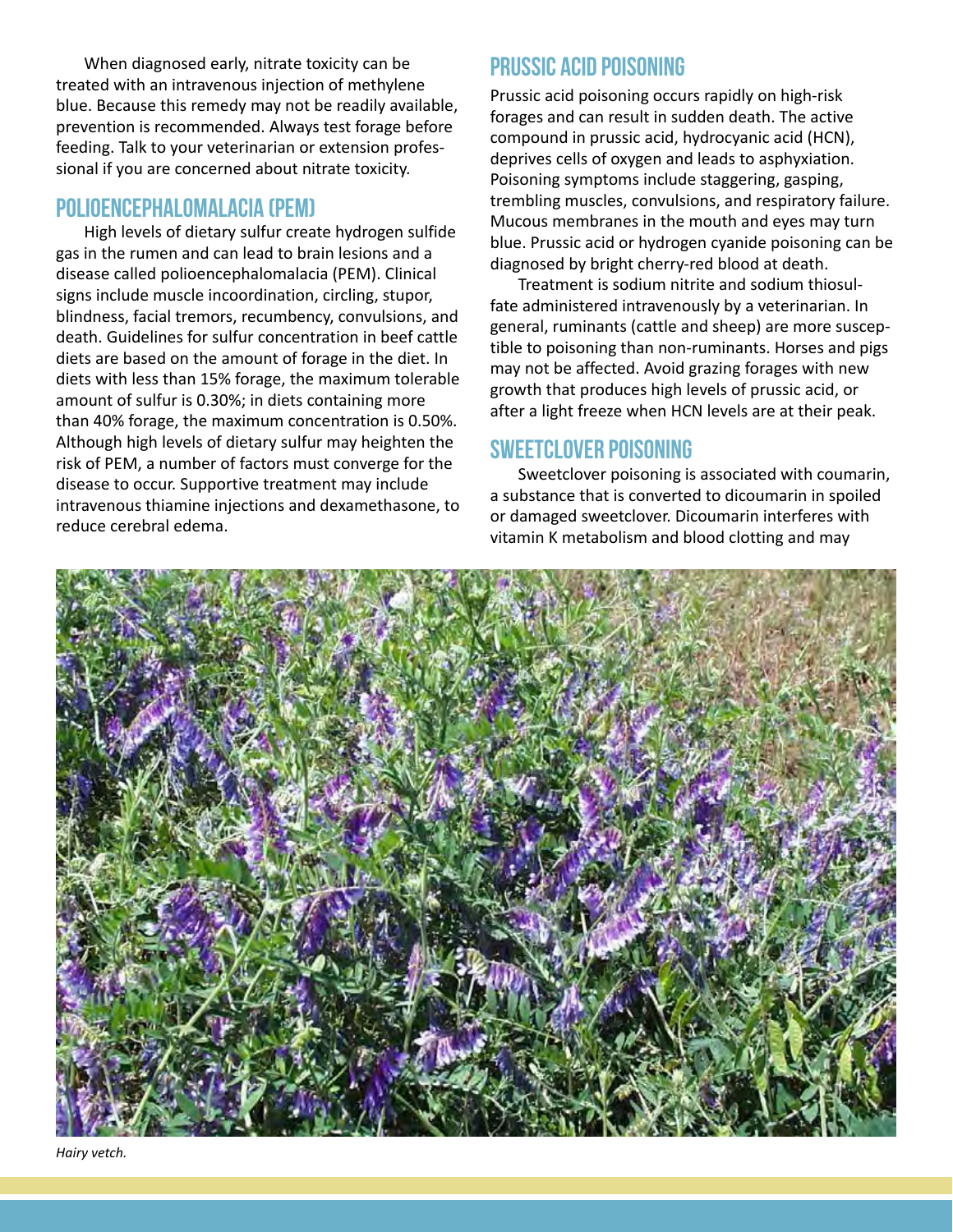result in hemorrhaging. Poisoning usually occurs when feeding moldy sweetclover hay and rarely when cattle are grazing. Minimize risks by planting low-coumarin clover varieties. Treat with intravenous injections of vitamin K or whole blood. Prevention is discussed in the legume section.

# Poisonous Plants

#### Hairy vetch

Hairy vetch is a nitrogen-fixing plant that works well as a cover crop but is not recommended as a stock crop because of toxicity to cattle and horses. Hairy vetch prompts an allergic reaction with symptoms such as subcutaneous swelling, photosensitization, hair matting, skin sloughing, oral ulcers, cough, alopecia, weakness, loss of appetite, diarrhea, decreased milk production, sporadic abortions, red-tinged urine, and death. The mortality rate for affected animals ranges from 50 to 100%, usually as a result of kidney failure. Grazing is risky at any stage of plant growth. Animals with black pigmented skin such as Angus, Angus cross, or Holstein cattle and black horses, are the most susceptible, but Hereford cattle also may be affected.

Hairy vetch poisoning has been linked to herd genetics, which may explain why livestock deaths associated with this plant tend to cluster within herds. Unfortunately, there is no genetic test to indicate livestock sensitivity to hairy vetch. Weigh potential benefits and risks when deciding whether to plant hairy vetch as a forage crop.

#### **LUPIN**

Lupin is a good source of protein and energy in livestock feeds for both ruminants and monogastrics, but use is limited to four nontoxic species: narrowflower lupine *(Lupinus angustifolius)*, white lupine (*L. albus*), European yellow lupine (*L. luteus*), and tarwi (*L. mutabilis*). The lupin grain can be fed and is relatively low in starch, which reduces the likelihood of acidosis. Even though lupin grain is high in protein, when feeding to monogastrics, bear in mind that lupins are low in methionine and lysine.

Six lupin species that are particularly toxic to cattle and sheep are silky lupine (*L. sericeus*), tailcup lupine (*L. caudatus*), velvet lupine (*L. leucophyllus*), silvery lupine (*L. argenteus*), summer lupine (*L. formosus*), and sulfur lupine (*L. sulphureus*). These poisonous plants can kill sheep and may cause cleft palates, crooked legs, distorted and malformed spines, and other birth defects when consumed by pregnant cows.

#### **AMARANTH**

Amaranth is a bushy plant related to pigweed. Species used for grain production include love-liesbleeding (*Amaranthus caudatus),* red amaranth *(A. cruentus),* and Prince-of-Wales feather *(A. hypochondriacus)*. The grain from the amaranth plant is marketed to food processors, breakfast cereal companies, and health food stores. Spiny amaranth or spiny pigweed (*Amaranthus spinosus* L.), redroot pigweed (*Amaranthus retroflexus*), and Palmer amaranth (*Amaranthus palmeri* S. Watson) are examples of amaranth species that are classified as true weeds and hard to control in pastures and crops. Palmer amaranth is consistently high in nitrate and potentially toxic to cattle. Know which amaranth species you are getting before using it as a forage crop for livestock.

## Metabolic disorders

#### Brassicas – Kale, rapeseed, swede, turnip, canola, mustard

Brassicas provide high-quality, high-protein feed for cattle. Aboveground parts provide 20 to 25% crude protein (CP) with 60 to 80% *in vitro* digestible dry matter. Roots are 10 to 14% CP and 80 to 85% digestible. Brassicas are ready for grazing about 75 days after planting. Regrowth is possible if not overgrazed. Palatability increases after a freeze.

Brassicas are high in moisture and low in fiber. Other dry feeds should be offered to maintain a functional ruminal environment. They are low in copper, manganese, and zinc. Plan to supplement with a properly balanced mineral to meet cattle requirements. This is especially important for breeding animals.

Maladies associated with improper grazing include polioencephalomalacia, hemolytic anemia (abnormal breakdown of red blood cells, mainly an issue with kale), pulmonary emphysema (a permanent accumulation of air in lungs), nitrate poisoning, bloat (especially with canola), and metabolic problems associated with glucosinolates. Photosensitivity may be observed in sheep. Polioencephalomalacia (PEM), anemia, and emphysema are normally found when the cattle diet consists solely of brassicas. Brassicas should comprise no more than 75% of the total diet. An iodized mineral pack should be offered to counter negative effects of glucosinolates on iodine uptake.

Nitrate toxicity is possible with brassicas. Test forage before turnout to determine if it is safe based on laboratory results. In general, the more mature the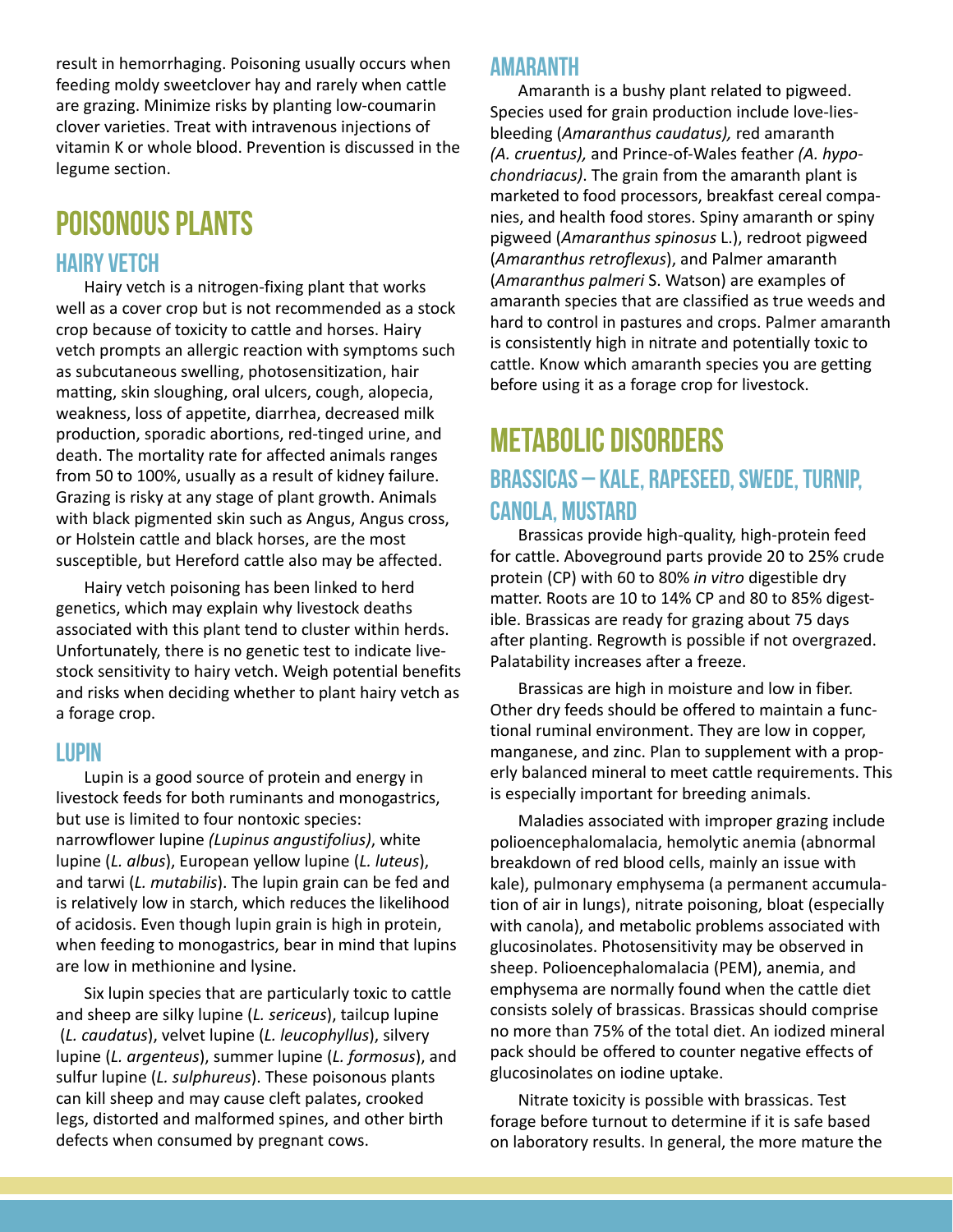

*Turnip growing in residue.*

plant, the lower the nitrate concentration. If nitrate value is high early in the season, it may be suitable for grazing at a later date. Introduce animals to the brassica diet over 5 to 7 days. Do not turn out hungry animals. Make sure they are full of hay first.

Canola is high in sulfur, increasing the risk of PEM. Test sulfur levels in the canola plant and water source to minimize toxicity concerns. Sulfur may inhibit absorption of minerals and particularly copper and selenium. Provide a trace mineralized salt and mineral supplement to cattle grazing canola.

#### Flax

Grazing flax is not recommended because of the potential for prussic acid poisoning. Avoid grazing green flax straw, in particular, and especially right after a freeze when risk is higher. On the other hand, harvested flax seed is a good high-protein feed. In addition to 35% CP, it offers a unique fatty acid profile, making it desirable as a dietary supplement for horses. After seed harvest, flax straw's high cellulose and lignin content makes it a poor-quality forage. Despite desirability as feed, flax is not recommended for grazing or haying.

#### Small grains – Barley, Oats, Rye, Ryegrass, WHEAT, TRITICALE

Rapidly growing, lush grasses can lead to grass tetany in grazing cattle. Grass tetany is more common in the spring but can occur with the cool-season growth of small grains in the fall and winter. High-protein grasses may contribute to bloat.

To manage grass tetany, provide magnesium to lactating cows, preferably a free-choice mineral containing 8 to 12% magnesium. Begin supplementation before turnout, making sure the mineral is palatable to ensure adequate intake. Increasing legumes to 30% of the pasture may reduce risk of grass tetany.

Nitrate toxicity risk increases with heavy nitrogen fertilization of cool-season grasses. Nitrate can accumulate, reaching dangerous levels on cool, cloudy days, during periods of drought or under environmental conditions that slow grass growth and metabolism.

#### **LEGUMES**

Grazing of sweetclover, yellow clover, and white clover, as well as the low-coumarin varieties such as red clover and Banat sweetclover (*Melilotus dentatus*) does not lead to sweetclover poisoning in cattle. Avoid feeding moldy sweetclover hay to cows within 2 weeks of calving to reduce the risk of abortion.

Bloat is another concern when grazing clovers and legumes. Forage with less than 50% clovers is less problematic. Never give hungry animals access to lush clover stands, and provide dry hay to reduce bloat. Clovers are less likely to cause bloat than alfalfa. Annual lespedeza, birdsfoot trefoil, and sainfoin are not known to cause bloat, but certain birdsfoot trefoil species may contain high levels of prussic acid.

Cattle will consume lablab, cowpea, sunhemp, mungbean, and soybean, which are suitable for grazing. Bloat can be an issue as with other legumes, but the risk is fairly low. Sheep are less tolerant of these crops than cattle. A small percentage, usually crossbred sheep, may show photosensitivity around the face and ears while consuming cowpea. This is rare with lablab or soybean. Sheep grazing rain-damaged mature soybean crops may become ill if exposed to the fungus *Phomopsis* and toxins that cause lupinosis-like symptoms. Lupinosis causes acute liver atrophy and may lead to death.

Medics are legumes that are recommended as forage because of their high biomass production. Black medic is is not palatable to cattle, but animals may consume other varieties. These plants may cause bloat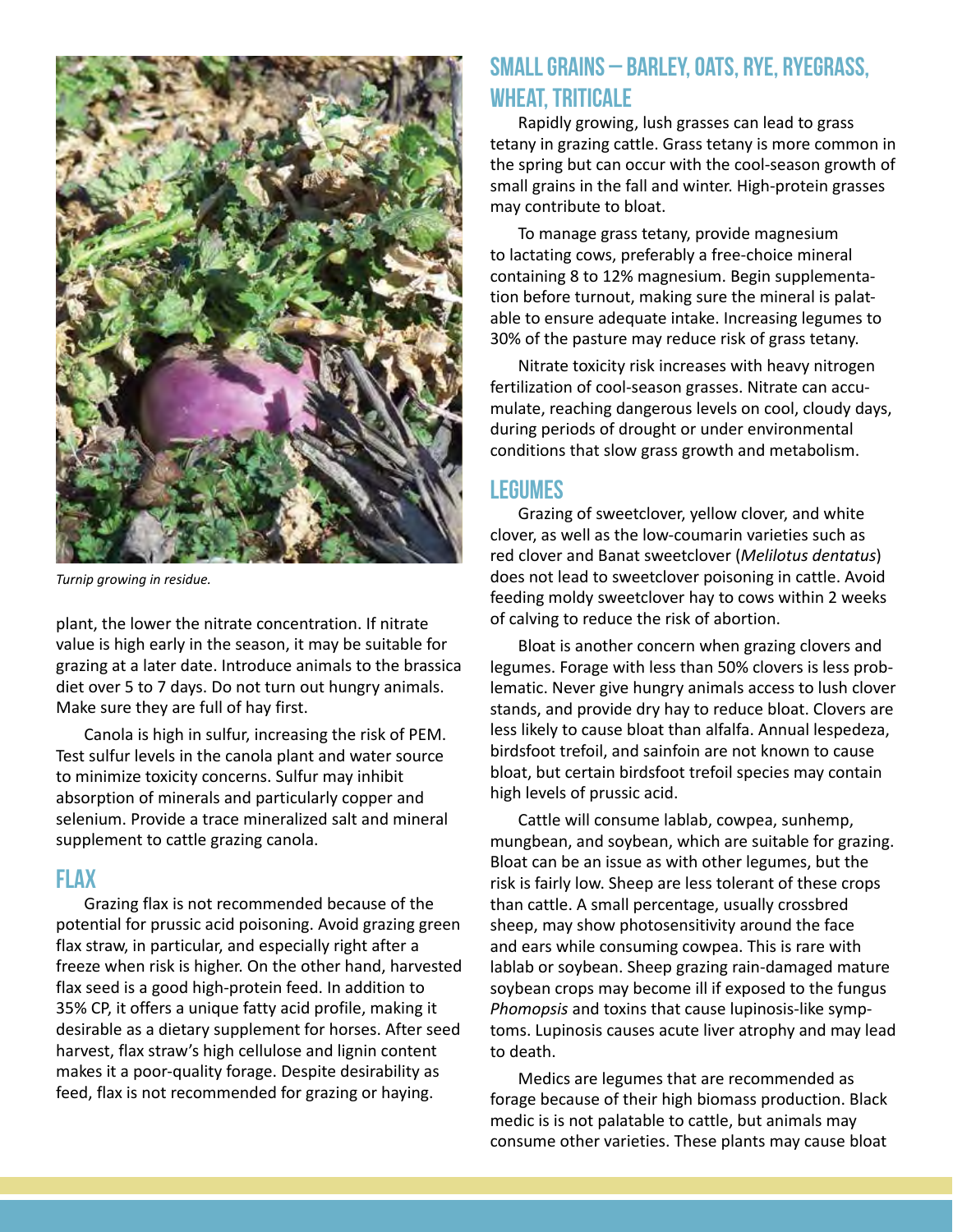in cattle and sheep to a lesser extent. Snail medics are not as risky as barrel and naturalized medics.

#### Sorghum, Sudans, Millets, and Corn

Sorghums and millets are warm-season, drought-tolerant crops that grow in above-average temperatures. Four main categories are grain sorghum, forage sorghum, sudangrass, and sorghum-sudangrass hybrids. Cattle grazing on any of these are at risk for prussic acid HCN poisoning. Sudangrass, with low levels of HCN, is the least toxic and rarely kills animals. Sorghum-sudangrasses pose an intermediate threat, and sorghum, with the highest levels of HCN, is potentially the most toxic to livestock.

Corn does not raise prussic acid concerns, but cattle are at greater risk for prussic acid poisoning than sheep. Sorghums and corn have been associated with nitrate toxicity. Test forage before grazing or haying.

Graze sorghum when the plant is 18 inches or higher. HCN levels are highest when the plant is young and growing, after a drought breaks, during regrowth, and immediately following a freeze. A rotational system should be used if grazing sorghums during summer. Briefly, turn cattle into the paddock when plants exceed 18 inches. To keep cattle from consuming regrowth, do not graze the paddock for more than 5 days. Although appetizing, new shoots may be high in HCN. HCN levels tend to increase following a light frost and peak after a killing frost. Wait 10 days after a killing frost to graze or feed sorghums and delay grazing sorghum stalks until after a killing freeze. Prussic acid is not a concern with baled hay because HCN evaporates as the hay dries.

Nitrates are the biggest threat when harvesting sorghum for hay. Although curing removes prussic acid, which is volatile, nitrates remain in the hay. Test plants for nitrate before harvest and raise cutting height, leaving the bottom one-third of the stalk where nitrate concentrations are highest (Figure 1). If the test is high, delay harvest to allow plants to grow and metabolize more of the nitrates.

With millet (pearl or foxtail), nitrate toxicity may be a problem but not prussic acid. These grasses are recommended for horses. Sorghum is not recommended because it contains lathyrogenic nitriles such as β-cyanoalanine, cyanogenic glycosides, which may cause cystitis. Symptoms include urinary incontinence, posterior ataxia or incoordination, and less frequently death and late-term abortion. Mold is a problem with

high-tonnage crops such as millet or sorghum hay. Poorly cured hay can cause respiratory problems in horses, and cattle may refuse to eat it.

In Mississippi, researchers studying the effects of cattle grazing on corn reported steer gains of 1.9 to 2.0 pounds per day. Experiments involved turning cattle onto corn after ears developed as plants dried for winter feed. Cattle graze selectively in corn fields, which can lead to acidosis and founder. The Mississippi steers also grazed selectively, consuming leaves, tops, ears, and then stalks when that was all that was left. In a similar Canadian study, cows grazed ears, leaves, tops, then the stalk, in that order.

Corn grazing may lead to nitrate toxicity in cattle. To prevent this and to maintain an optimal rumen microbial environment, strip graze the corn and allow cattle to graze for 2 to 3 days per paddock. Reduce daily corn consumption to decrease the risk of acidosis and founder. Strip grazing also increases forage utilization, even if cattle are only grazing stalks.

These recommendations are based on current information. Consult your veterinarian before grazing or feeding any of the plants discussed. To select forage crops suitable for your operation, consult your area livestock extension specialist and veterinarian.



*Figure 1. Effect of cutting height on nitrate-N level in forage sorghum that was either stressed or severely drought-stressed within the same field near Garden City, Kansas, in 2010. Holman, J. 2010.*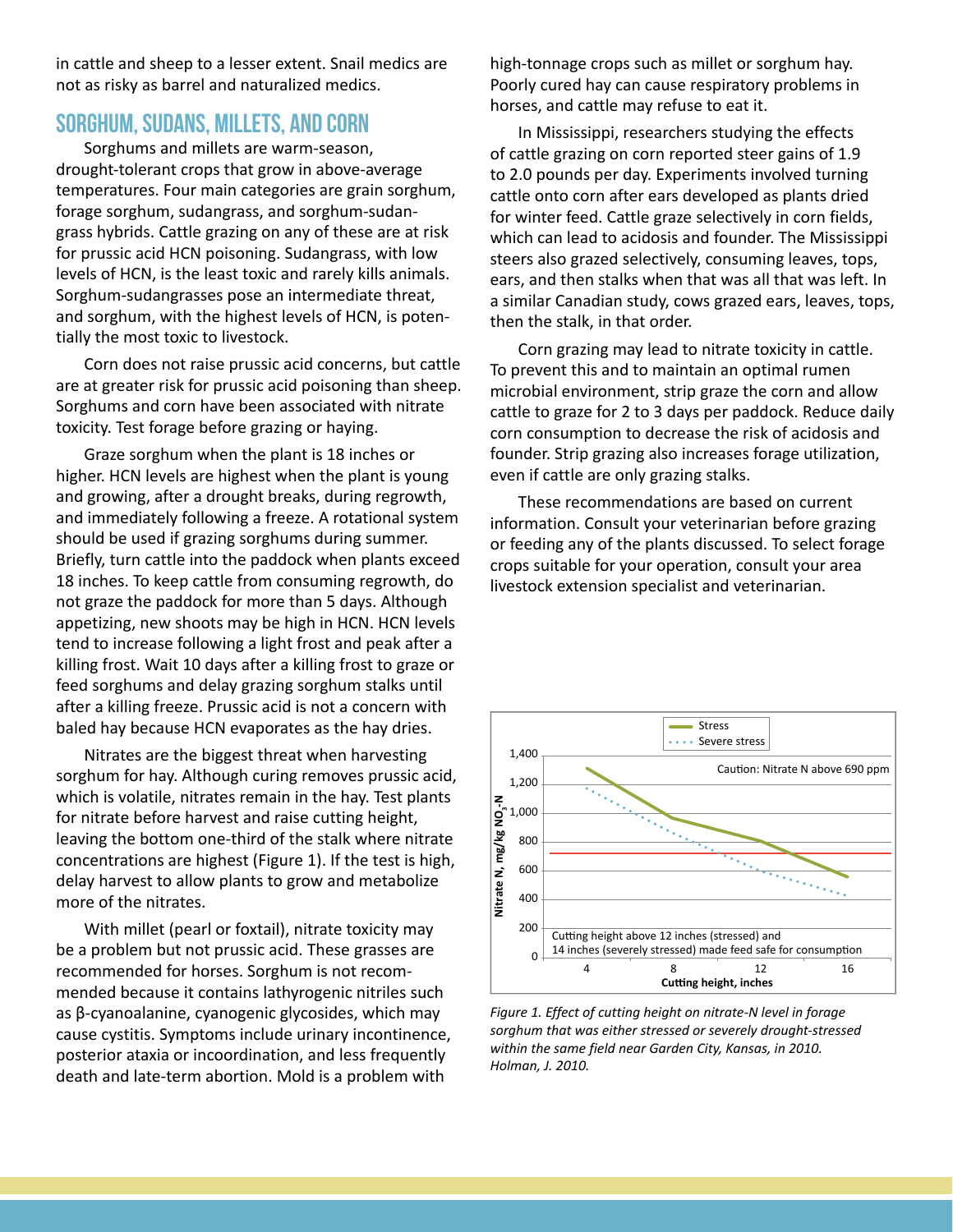| <b>Forage Crop Characteristics and Toxicities</b> |                |                |                |                |                  |                 |                                                    |                            |  |  |
|---------------------------------------------------|----------------|----------------|----------------|----------------|------------------|-----------------|----------------------------------------------------|----------------------------|--|--|
| Plant                                             | $\mathsf{C}^1$ | G <sup>2</sup> | W <sup>3</sup> | $\mathsf{S}^4$ | TDN <sup>5</sup> | CP <sup>6</sup> | Toxicities                                         | Livestock affected         |  |  |
| Amaranth                                          | B              | $\sf A$        | L              | ${\sf W}$      | 68               | 13-18           | Some species OK, some poisonous                    |                            |  |  |
| Beet (bulb)                                       | В              | B              | н              | C              | 75-79            | $7 - 11$        | Choking                                            | All livestock species      |  |  |
| Beet (tops)                                       | B              | $\sf B$        | H              | $\mathsf{C}$   | 58-61            | $15 - 17$       |                                                    |                            |  |  |
| Brassica hybrid                                   | B              |                |                | $\mathsf C$    | 67-70            | 15-16           | Nitrate, polioencephalomalacia, anemia, emphysema  | All cattle                 |  |  |
| Buckwheat <sup>7</sup>                            | B              | A              | ${\sf M}$      | ${\sf W}$      | 62-75            | $3 - 25$        | Photosensitive dermatitis                          | <b>Horses</b>              |  |  |
| Canola                                            | В              | A/B            | M              | $\mathsf C$    | 62-65            | 13-16           | Nitrate toxicity, bloat, polioencephalomalacia     | All cattle                 |  |  |
| Carrot (root)                                     | B              | A/B            | H              | $\mathsf{C}$   | 83               | 10              | Scouring                                           | Cattle                     |  |  |
| Carrot (top)                                      | В              | A/B            | н              | $\mathsf C$    | 73               | 13              | Nitrate                                            |                            |  |  |
| Chicory leaves                                    | B              | P              |                | ${\sf W}$      | 67               | $\bf 8$         |                                                    |                            |  |  |
| Chicory roots                                     | В              | P              |                | W              | 89               | 4               |                                                    |                            |  |  |
| Flax <sup>8</sup>                                 | B              | A              | ${\sf M}$      | $\mathsf C$    |                  |                 | Prussic acid (green flax), seeds SAFE              | All cattle                 |  |  |
| Kale                                              | В              | Α              | M              | C              | 69               | 22              | Nitrate, polioence phalomalacia, anemia, emphysema | All cattle                 |  |  |
| Mustard <sup>9</sup>                              | B              | A/P            | Н              | $\mathsf{C}$   | 53               | 10              | <b>Glucosinolate toxicity</b>                      | All livestock species      |  |  |
| Phacelia                                          | В              | Α              | L              | C              | 56               | 15              |                                                    |                            |  |  |
| Radish                                            | B              | A              | Н              | $\mathsf{C}$   | 66               | 20              | Nitrate, polioencephalomalacia, anemia, emphysema  | All cattle                 |  |  |
| Rapeseed                                          | B              | A/B            |                | $\mathsf C$    | 70               | 17              | Nitrate, polioencephalomalacia, anemia, emphysema  | All cattle                 |  |  |
| Safflower                                         | B              | A              | H              | ${\sf W}$      | 55-58            | $10-13$         |                                                    |                            |  |  |
| Spinach <sup>10</sup>                             | В              | Α              | M              | $\mathsf C$    | 51               | 31              |                                                    |                            |  |  |
| Squash <sup>10</sup>                              | B              | A              |                | ${\sf W}$      | 54               | 26              |                                                    |                            |  |  |
| Sunflower <sup>11</sup>                           | В              | Α              | H              | W              | 55               | $10 - 12$       | Nitrate                                            | All cattle                 |  |  |
| Turnip                                            | B              | B              | Н              | $\mathsf{C}$   | 67               | 16              | Nitrate, polioencephalomalacia, anemia, emphysema  | All cattle                 |  |  |
| Barley <sup>12</sup>                              | G              | Α              | L              | C              | 62-66            | $9 - 11$        | Grass tetany, bloat                                | All cattle, lactating cows |  |  |
| Cereal rye <sup>12</sup>                          | G              | A              | H              | $\mathsf{C}$   | 48-52            | $7-9$           | Grass tetany, bloat                                | All cattle, lactating cows |  |  |
| Corn                                              | G              | Α              | н              | W              | 70               | 8.1             | Nitrate, acidosis, founder                         | All cattle                 |  |  |
| Crabgrass                                         | G              | A              |                | W              | 60-64            | $15 - 21$       |                                                    |                            |  |  |
| Forage sorghum                                    | G              |                |                | W              | 58               | 6               | Nitrate, prussic acid                              | All cattle and sheep       |  |  |
| <b>Foxtail millet</b>                             | G              | A              | L              | W              | 57               | 15              | Nitrate, prussic acid                              |                            |  |  |
| Grain sorghum                                     | G              | Α              | ${\sf M}$      | W              | 60               | 7.5             | Nitrate, prussic acid                              | All cattle and sheep       |  |  |
| Oats <sup>12</sup>                                | ${\mathsf G}$  | $\sf A$        | ${\sf M}$      | $\mathsf C$    | 54-58            | $8 - 10$        | Grass tetany, bloat                                | All cattle, lactating cows |  |  |
| Pearl millet                                      | G              | А              | L              | W              | 57               | 13              | Nitrate                                            |                            |  |  |
| Proso millet                                      | G              | A              | ${\sf M}$      | ${\sf W}$      | 56               | 10              | Nitrate, prussic acid                              |                            |  |  |
| Ryegrass <sup>12</sup>                            | G              | A/P            | M              | $\mathsf C$    | 60               | 16              | Grass tetany                                       | All cattle, lactating cows |  |  |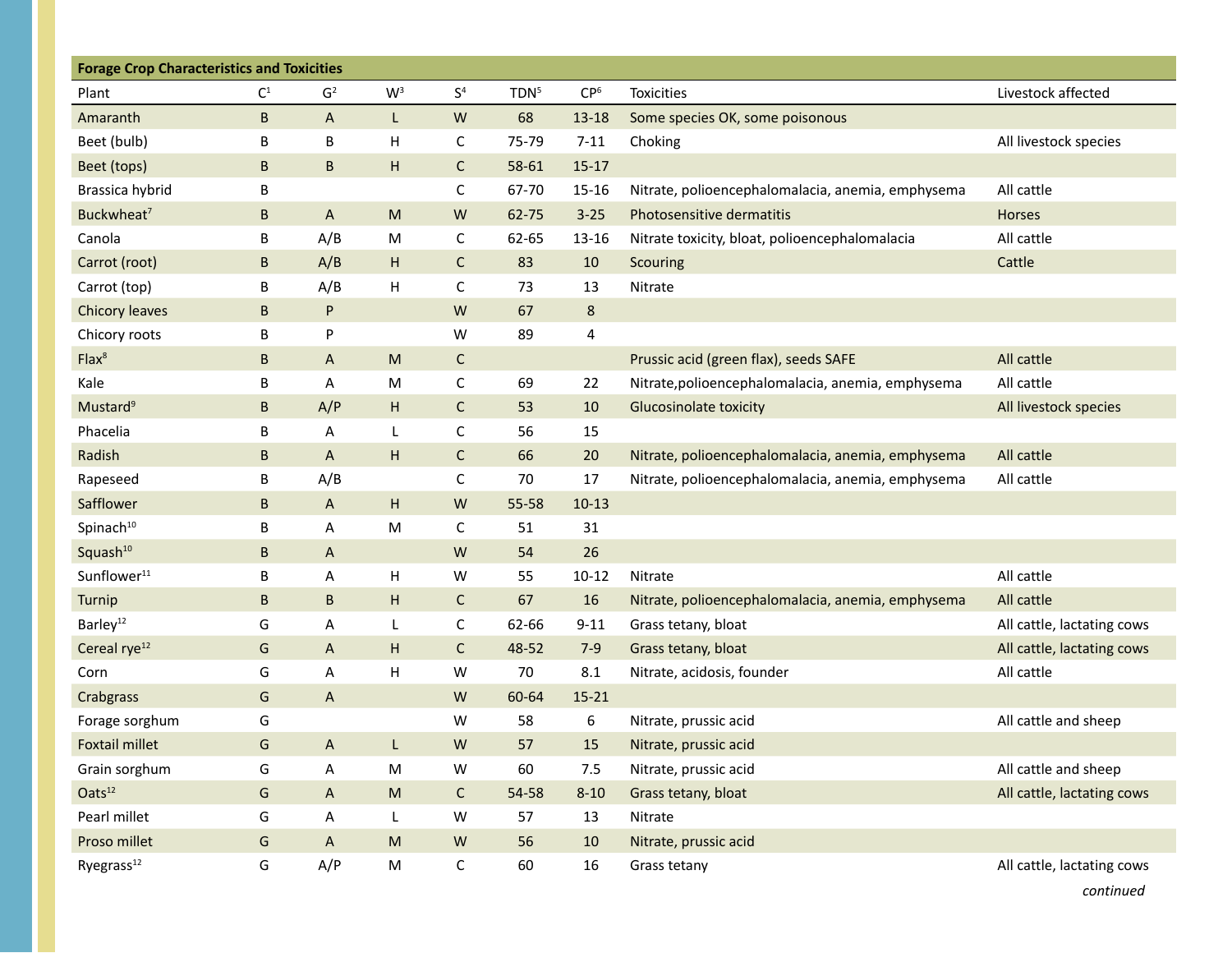| <b>Forage Crop Characteristics and Toxicities</b> |                |                           |       |                |                  |                 |                                                           |                                            |  |  |
|---------------------------------------------------|----------------|---------------------------|-------|----------------|------------------|-----------------|-----------------------------------------------------------|--------------------------------------------|--|--|
| Plant                                             | $\mathsf{C}^1$ | G <sup>2</sup>            | $W^3$ | $\mathsf{S}^4$ | TDN <sup>5</sup> | CP <sup>6</sup> | <b>Toxicities</b>                                         | Livestock affected                         |  |  |
| Sorghum-Sudan grass                               | G              |                           |       | W              | 56               | $6 - 8$         | Prussic acid                                              | All cattle and sheep                       |  |  |
| Sudan grass                                       | G              | A                         | M     | W              | 70               | 17              | Minimal chance of prussic acid poisoning                  | All cattle and sheep                       |  |  |
| Teff                                              | G              | A                         | M     | ${\sf W}$      | 55-64            | $9 - 14$        |                                                           |                                            |  |  |
| Triticale <sup>12</sup>                           | G              | A                         | H     | $\mathsf C$    | 52-54            | $8 - 10$        | Grass tetany, bloat                                       | All cattle, lactating cows                 |  |  |
| Wheat <sup>12</sup>                               | G              | $\overline{A}$            | M     | $\mathsf{C}$   | $55 - 60$        | $8 - 10$        | Grass tetany, bloat                                       | All cattle, lactating cows                 |  |  |
| Alfalfa                                           | L              | ${\sf P}$                 | Н     | $\mathsf C$    | $51 - 63$        | 14-22           | <b>Bloat</b>                                              | All cattle                                 |  |  |
| Berseem clover                                    | L              | $\overline{A}$            | L     | $\mathsf C$    | $56 - 71$        | 18-23           |                                                           |                                            |  |  |
| Birdsfoot trefoil                                 |                | P                         | M     | C              | 58-66            | $15 - 20$       |                                                           |                                            |  |  |
| Chickpea <sup>13</sup>                            | L              | $\boldsymbol{\mathsf{A}}$ | L     | W              |                  |                 |                                                           |                                            |  |  |
| Cowpea                                            |                | A                         | L     | W              | 65               | 18              | Minimal chance of bloat, photosensitivity in sheep        | Cattle and sheep                           |  |  |
| <b>Field Pea</b>                                  | L              | $\overline{A}$            | L     | $\mathsf{C}$   | 67               | 17              | <b>Bloat</b>                                              | Cattle                                     |  |  |
| Forage lespedeza                                  | L              | A                         |       | W              | 71               | 18              | Milk decrease                                             | Lactating dairy cows after<br>plant blooms |  |  |
| Guar                                              | L.             | A                         | L     | W              | 81               | 19              | <b>Bloat</b>                                              |                                            |  |  |
| Hairy vetch <sup>14</sup>                         | L              | A/B                       | M     | C              | NG               | ΝG              | Poisonous, allergy                                        | Cattle, horses                             |  |  |
| Lablab                                            | L              | A/P                       |       | ${\sf W}$      | 56               | 18              | Minimal chance of bloat                                   | Cattle and sheep                           |  |  |
| Lentil <sup>11</sup>                              |                | Α                         | L     | $\mathsf C$    | 56               | 15              |                                                           |                                            |  |  |
| Lupin                                             | L              | $\overline{A}$            | L     | $\mathsf{C}$   | 63               | 32-44           | Some species OK, some poisonous                           | Cattle and sheep                           |  |  |
| Medic <sup>15</sup>                               | L.             | A/P                       | L     | $\mathsf C$    | 54-58            | $7 - 8.5$       | Bloat                                                     |                                            |  |  |
| Mung bean                                         | L              | $\overline{A}$            |       | W              | 78               | 15              |                                                           |                                            |  |  |
| Red clover                                        |                | B/P                       | L     | C              | 70               | 20              | <b>Bloat</b>                                              | All cattle                                 |  |  |
| Sainfoin                                          | L.             | P                         | H     | $\mathsf{C}$   | 52               | $17$            |                                                           |                                            |  |  |
| Soybean                                           | L.             | Α                         |       | W              | 58               | 15              | Minimal chance of bloat, potential for lupinosis in sheep | Cattle and sheep                           |  |  |
| Sweetclover                                       | L              | A/B                       | M     | $\mathsf{C}$   | 54               | 16              | Bloat, "sweet clover poisoning", vitamin K interference   | All cattle                                 |  |  |
| White clover                                      |                | P                         | L     | $\mathsf C$    | 80               | 25              | Bloat, "sweet clover poisoning", vitamin K interference   | All cattle                                 |  |  |

NG=data not given

1 C=Class of plants: G=grass; B=broadleaf; L=legume

2 G=Growth pattern: A=annual; B=biennial; P=perennial

3 W=Plant water use: H=high; M=medium; L=low

<sup>4</sup> S=Season: W=warm; C=cool

<sup>5</sup> TDN=total digestible nutrients, measure of energy, % of dry matter

6 CP=crude protein, % of dry matter

7 Buckwheat grain TDN=86.6 and CP=13; buckwheat straw TDN=42 and CP=5

8 Flax seed TDN=110 and CP=23; Flax straw TDN=38 and CP=4

<sup>9</sup> Values for TDN and CP are based on mustard hay values for tame species.

10 Values adapted as the vegetable from Dairy One Feed Library as reported by Davis et al. (2012). Utilization of cull vegetables as feedstuffs for cattle. Values do not estimate grazing quality (no leaf portion).

<sup>11</sup> Values for TDN and CP are based on silage estimates.

<sup>12</sup> Values at boot stage, change through growth stage.

<sup>13</sup> Chickpea TDN=89 and CP=22; Chickpea straw TDN=45 and CP=6

<sup>14</sup> Values for TDN and CP are not reported because this is not recommended as a livestock feed.

<sup>15</sup> TDN and CP ranges are based on different varieties.